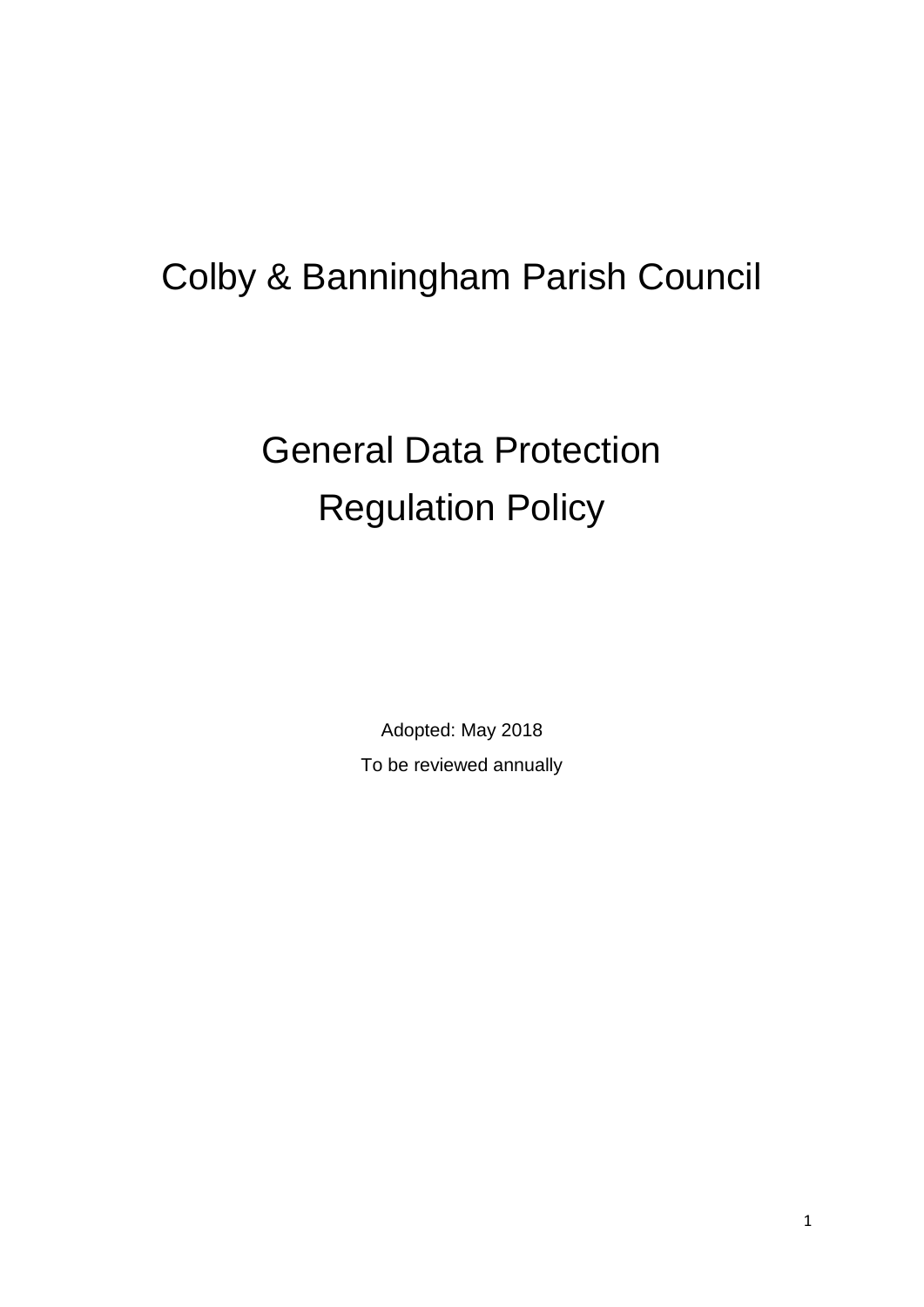# **COLBY & BANNINGHAM PAISH COUNCIL**

# **GENERAL DATA PROTECTION REGULATION POLICY**

#### **Purpose of the policy and background to the General Data Protection Regulation**

This policy explains to councillors, staff and the public about GDPR. Personal data must be processed lawfully, fairly and transparently; collected for specified, explicit and legitimate purposes; be adequate, relevant and limited to what is necessary for processing; be accurate and kept up to date; be kept only for as long as is necessary for processing and be processed in a manner that ensures its security. This policy updates any previous data protection policy and procedures to include the additional requirements of GDPR which apply in the UK from May 2018. The Government have confirmed that despite the UK leaving the EU, GDPR will still be a legal requirement. This policy explains the duties and responsibilities of the council and it identifies the means by which the council will meet its obligations.

#### **Identifying the roles and minimising risk**

GDPR requires that everyone within the council must understand the implications of GDPR and that roles and duties must be assigned. The Council is the data controller and the **clerk** is the Data Protection Officer (DPO). It is the DPO's duty to undertake an information audit and to manage the information collected by the council, the issuing of privacy statements, dealing with requests and complaints raised and also the safe disposal of information. This will be included in the Job Description of the clerk.

Appointing the Clerk as the DPO must avoid a conflict of interests, in that the DPO should not determine the purposes or manner of processing personal data.

GDPR requires continued care by everyone within the council, councillors and staff, in the sharing of information about individuals, whether as a hard copy or electronically. A breach of the regulations could result in the council facing a fine from the Information Commissioner's Office (ICO) for the breach itself and also to compensate the individual(s) who could be adversely affected. Therefore, the handling of information is seen as high / medium risk to the council (both financially and reputationally) and one which must be included in the Risk Management Policy of the council. Such risk can be minimised by undertaking an information audit, issuing privacy statements, maintaining privacy impact assessments (an audit of potential data protection risks with new projects), minimising who holds data protected information and the council undertaking training in data protection awareness.

#### **Data breaches**

One of the duties assigned to the DPO is the investigation of any breaches. Personal data breaches should be reported to the DPO for investigation. The DPO will conduct this with the support of the **Data Protection Committee**. Investigations must be undertaken within one month of the report of a breach. Procedures are in place to detect, report and investigate a personal data breach. The ICO will be advised of a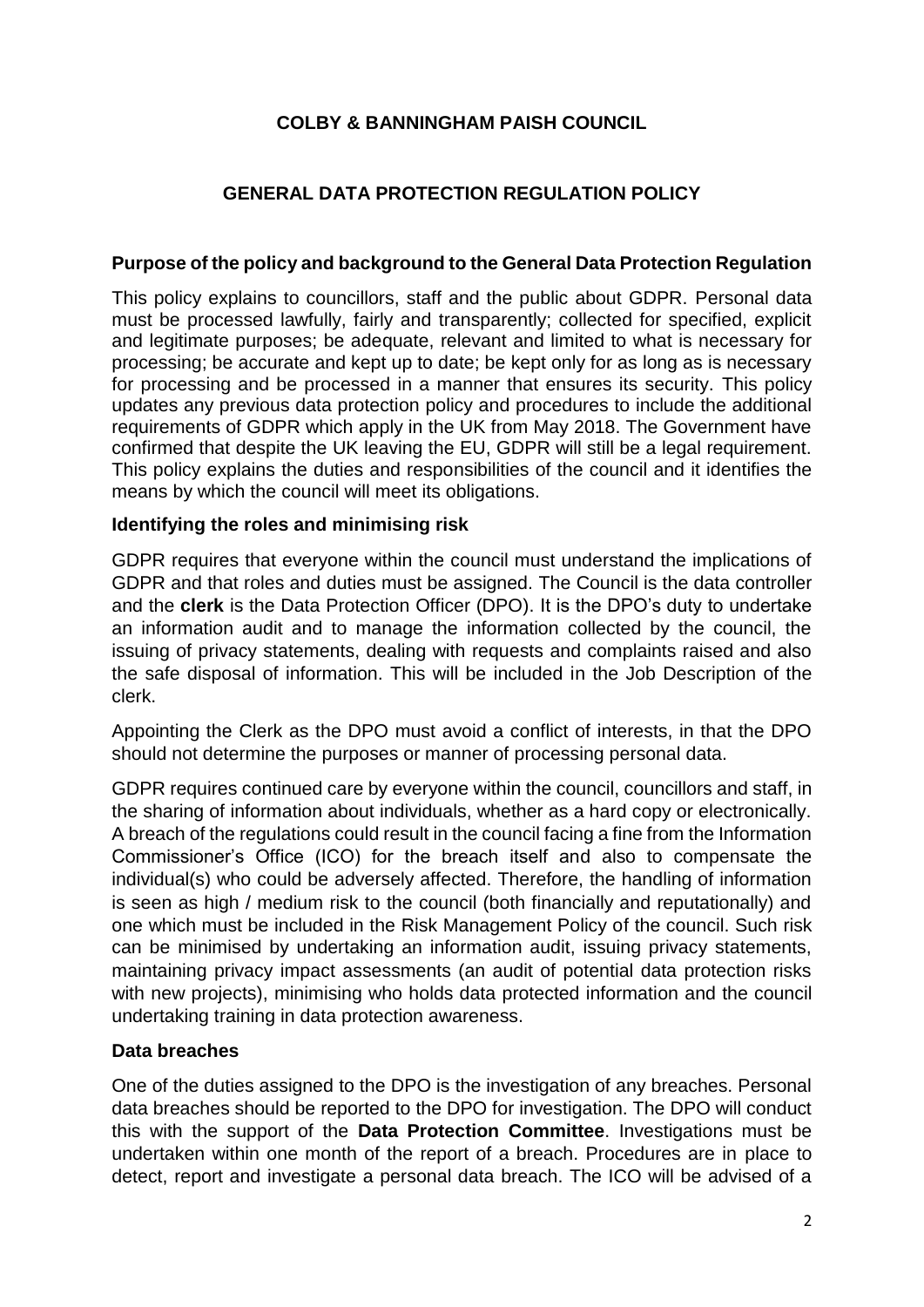breach (within 3 days) where it is likely to result in a risk to the rights and freedoms of individuals – if, for example, it could result in discrimination, damage to reputation, financial loss, loss of confidentiality, or any other significant economic or social disadvantage. Where a breach is likely to result in a high risk to the rights and freedoms of individuals, the DPO will also have to notify those concerned directly.

It is unacceptable for non-authorised users to access IT using employees' log-in passwords or to use equipment while logged on. It is unacceptable for employees, volunteers and members to use IT in any way that may cause problems for the Council, for example the discussion of internal council matters on social media sites could result in reputational damage for the Council and to individuals.

# **Privacy Notices**

Being transparent and providing accessible information to individuals about how the Council uses personal data is a key element of the Data Protection Act 1998 (DPA) and the EU General Data Protection Regulation (GDPR). The most common way to provide this information is in a privacy notice. This is a notice to inform individuals about what a council does with their personal information. A privacy notice will contain the name and contact details of the data controller and Data Protection Officer, the purpose for which the information is to be used and the length of time for its use. It should be written clearly and should advise the individual that they can, at any time, withdraw their agreement for the use of this information. Issuing of a privacy notice must be detailed on the Information Audit kept by the council. The council will adopt a privacy notice to use, although some changes could be needed depending on the situation, for example where children are involved. All privacy notices must be verifiable.

## **Information Audit**

The DPO must undertake an information audit which details the personal data held, where it came from, the purpose for holding that information and with whom the council will share that information. This will include information held electronically or as a hard copy. Information held could change from year to year with different activities, and so the information audit will be reviewed at least annually or when the council undertakes a new activity. The information audit review should be conducted ahead of the review of this policy and the reviews should be minuted.

# **Individuals' Rights**

GDPR gives individuals rights with some enhancements to those rights already in place:

- the right to be informed
- the right of access
- the right to rectification
- the right to erasure
- the right to restrict processing
- right to data portability
- the right to object
- the right not to be subject to automated decision-making including profiling.